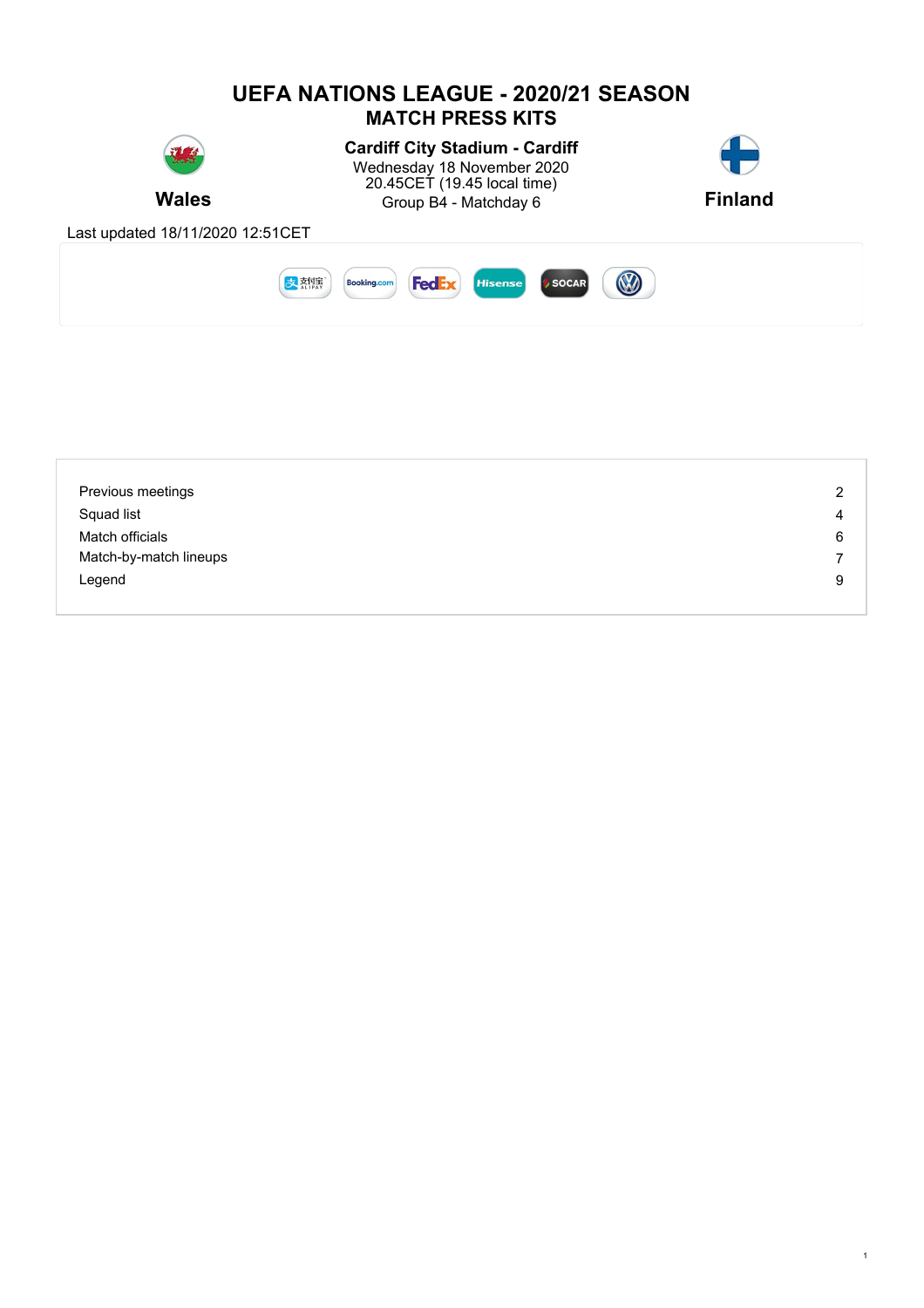# **Previous meetings**

# **Head to Head**

## **UEFA Nations League**

| <b>Date</b> | <b>Stage</b><br>reached | <b>Match</b>       | <b>Result</b> | Venue    | <b>Goalscorers</b> |
|-------------|-------------------------|--------------------|---------------|----------|--------------------|
| 03/09/2020  | GS-FT                   | - Wales<br>Finland |               | Helsinki | Moore 80           |

### **FIFA World Cup**

| <b>Date</b> | <b>Stage</b> | reached Match                      | <b>Result</b> | <b>Venue</b> | <b>Goalscorers</b>                         |
|-------------|--------------|------------------------------------|---------------|--------------|--------------------------------------------|
|             |              | 10/10/2009 QR (GS) Finland - Wales | $2 - 1$       | Helsinki     | Porokara 5,<br>Moisander 77;<br>Bellamy 17 |
|             |              | 28/03/2009 QR (GS) Wales - Finland | $0 - 2$       | Cardiff      | Johansson 42, Kuqi<br>$90 + 1$             |

### **UEFA EURO 2004**

| <b>Date</b> | <b>Stage</b><br>reached | Match                              | <b>Result</b> | Venue    | <b>Goalscorers</b>    |
|-------------|-------------------------|------------------------------------|---------------|----------|-----------------------|
|             |                         | 10/09/2003 PR (GS) Wales - Finland | ہ_،           | Cardiff  | Davies 3; Forssell 79 |
|             |                         | 07/09/2002 PR (GS) Finland - Wales | $0 - 2$       | Helsinki | Hartson 30, Davies 72 |

## **FIFA World Cup**

| <b>Date</b> | <b>Stage</b> | reached Match                      | <b>Result</b> | <b>Venue</b> | <b>Goalscorers</b>                                                   |
|-------------|--------------|------------------------------------|---------------|--------------|----------------------------------------------------------------------|
|             |              | 06/09/1989 QR (GS) Finland - Wales | $1 - 0$       | Helsinki     | Lipponen 51                                                          |
|             |              | 19/10/1988 QR (GS) Wales - Finland | $2 - 2$       | Swansea      | Saunders 25,<br>Lahtinen 41 $(og)$ ;<br>Ukkonen 9,<br>Paatelainen 44 |

## **1988 UEFA European Championship**

| <b>Date</b> | <b>Stage</b><br>reached | <b>Match</b>                         | <b>Result</b> | Venue    | <b>Goalscorers</b>                          |
|-------------|-------------------------|--------------------------------------|---------------|----------|---------------------------------------------|
|             |                         | $01/04/1987$ PR (GS) Wales - Finland | $4 - 0$       | Wrexham  | Rush 7, Hodges 28,<br>Phillips 63, Jones 86 |
|             |                         | 10/09/1986 PR (GS) Finland - Wales   | $1 - 1$       | Helsinki | Hjelm 10; Slatter 66                        |

## **1972 UEFA European Championship**

| <b>Date</b> | <b>Stage</b><br>reached " | <b>Match</b>                                  | <b>Result</b> | Venue    | <b>Goalscorers</b>                 |
|-------------|---------------------------|-----------------------------------------------|---------------|----------|------------------------------------|
|             |                           | $ 13/10/1971 $ PR (GS) <b>Wales</b> - Finland | $3 - 0$       | Swansea  | Durban 10, Toshack<br>53, Reece 89 |
|             |                           | 26/05/1971 PR (GS) Finland - Wales            | $0 - 7$       | Helsinki | Toshack 54                         |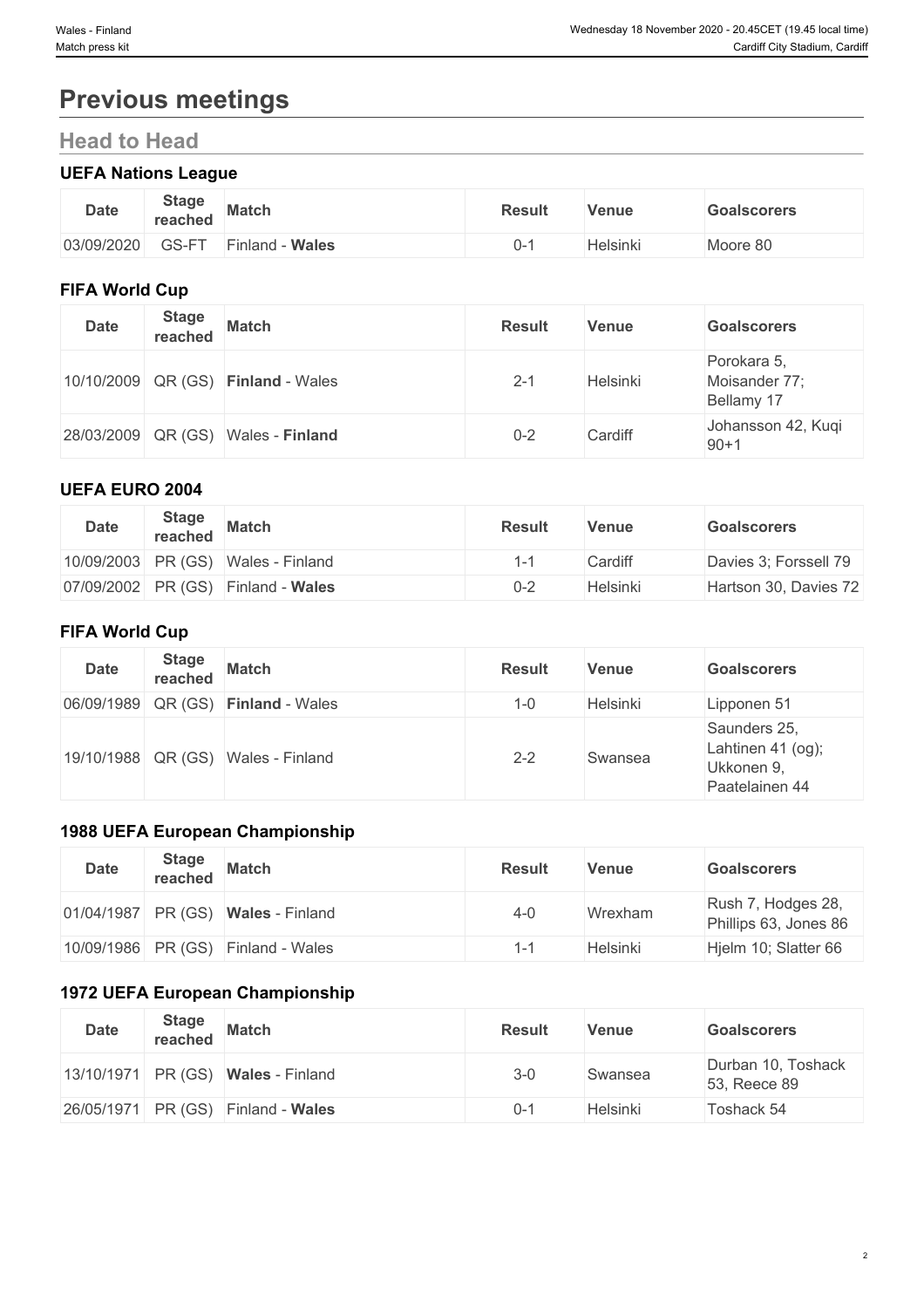|              |                                                                            | Qualifying   |  |  |  | Final<br>tournament |  | <b>Total</b> |  |  |
|--------------|----------------------------------------------------------------------------|--------------|--|--|--|---------------------|--|--------------|--|--|
|              |                                                                            | Home<br>Away |  |  |  |                     |  |              |  |  |
|              | PId W D L PId W D L PId W D L PId W D L GF GA                              |              |  |  |  |                     |  |              |  |  |
| <b>Total</b> |                                                                            |              |  |  |  |                     |  |              |  |  |
| Wales        | $5$   2   2   1   5   2   1   2   1   1   0   0   13   5   4   4   18   12 |              |  |  |  |                     |  |              |  |  |
| Finland      | $5$   2   1   2   5   1   2   2   1   0   0   1   13   4   4   5   12   18 |              |  |  |  |                     |  |              |  |  |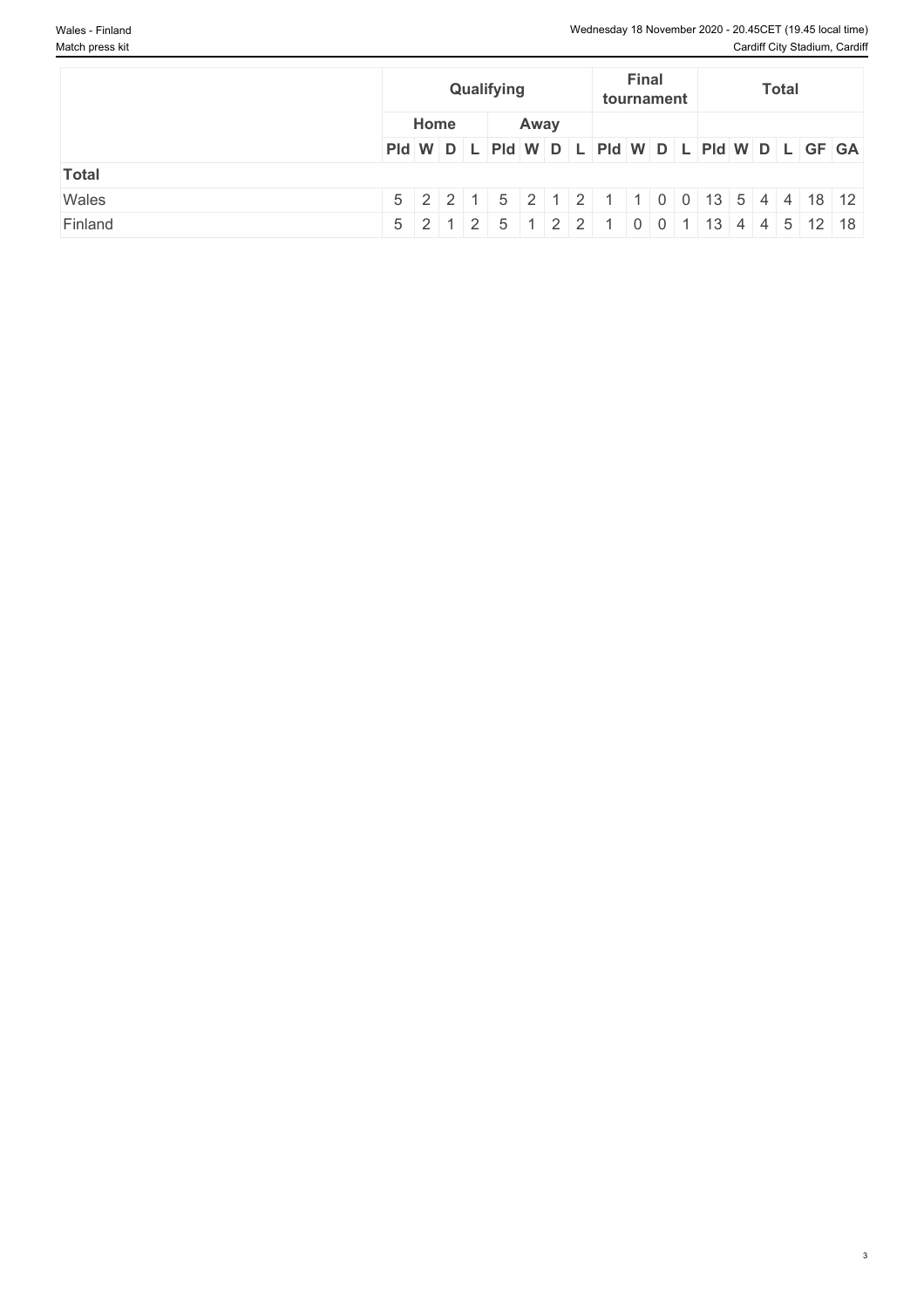# **Squad list**

#### **Wales**

|       |                           |               |     |                           |                          | League phase              |                |  |
|-------|---------------------------|---------------|-----|---------------------------|--------------------------|---------------------------|----------------|--|
|       | No. Player                | <b>DoB</b>    | Age | Club                      | D                        |                           | <b>Pld Gls</b> |  |
|       | <b>Goalkeepers</b>        |               |     |                           |                          |                           |                |  |
|       | Danny Ward                | 22/06/1993 27 |     | Leicester                 | $\overline{\phantom{a}}$ | 1                         | $\overline{0}$ |  |
|       | 12 Tom King               | 09/03/1995 25 |     | Newport                   | $\overline{\phantom{a}}$ | $\overline{0}$            | $\overline{0}$ |  |
|       | 21 Owain Fôn Williams     | 17/03/1987 33 |     | Dunfermline               | $\overline{\phantom{a}}$ | $\overline{0}$            | $\overline{0}$ |  |
|       | <b>Defenders</b>          |               |     |                           |                          |                           |                |  |
|       | 2 Chris Gunter            | 21/07/1989 31 |     | Charlton                  | $\overline{\phantom{a}}$ | $\mathsf{O}\xspace$       | $\overline{0}$ |  |
|       | 3 Neco Williams           | 13/04/2001 19 |     | Liverpool                 | $\Box$                   | $\,$ 5 $\,$               | $\mathbf{1}$   |  |
|       | 4 Chris Mepham            |               |     | 05/11/1997 23 Bournemouth | $\overline{\phantom{a}}$ | $\sqrt{2}$                | $\mathsf{O}$   |  |
|       | 5 Tom Lockyer             | 03/12/1994 25 |     | Luton                     | $\Box$                   | $\overline{2}$            | $\mathsf{O}$   |  |
|       | 6 Joe Rodon               | 22/10/1997 23 |     | Tottenham                 | $\overline{\phantom{a}}$ | $\ensuremath{\mathsf{3}}$ | $\overline{0}$ |  |
|       | 14 Connor Roberts         | 23/09/1995 25 |     | Swansea                   | $\bar{\phantom{a}}$      | $\sqrt{3}$                | $\overline{0}$ |  |
|       | 15 Ethan Ampadu           | 14/09/2000 20 |     | Sheff. United             | $\overline{\phantom{a}}$ | $\,$ 5 $\,$               | $\mathsf{O}$   |  |
|       | 17 Rhys Norrington-Davies | 22/04/1999 21 |     | Luton                     | $\overline{\phantom{a}}$ | $\overline{2}$            | $\mathsf{O}$   |  |
|       | 18 James Lawrence         | 22/08/1992 28 |     | St Pauli                  | $\Box$                   | $\overline{0}$            | $\overline{0}$ |  |
|       | <b>Midfielders</b>        |               |     |                           |                          |                           |                |  |
|       | 8 Jonny Williams          | 09/10/1993 27 |     | Charlton                  | $\omega$                 | $\sqrt{3}$                | $\mathbf{1}$   |  |
|       | 10 Harry Wilson           | 22/03/1997 23 |     | Cardiff                   | $\overline{\phantom{a}}$ | $\ensuremath{\mathsf{3}}$ | $\mathbf 0$    |  |
|       | 11 Gareth Bale            | 16/07/1989 31 |     | Tottenham                 | $\mathcal{L}$            | $\sqrt{3}$                | $\overline{0}$ |  |
|       | 16 Joe Morrell            | 03/01/1997 23 |     | Luton                     | $\overline{\phantom{a}}$ | $\overline{4}$            | $\overline{0}$ |  |
|       | 19 Matthew Smith          | 22/11/1999 20 |     | Doncaster                 | $\Box$                   | $\sqrt{3}$                | $\mathsf{O}$   |  |
|       | 20 Daniel James           | 10/11/1997 23 |     | Man. United               | $\overline{\phantom{a}}$ | $\,$ 5 $\,$               | $\mathsf{O}$   |  |
|       | 22 Joshua Sheehan         | 30/03/1995 25 |     | Newport                   | $\overline{\phantom{a}}$ | $\mathsf 0$               | $\overline{0}$ |  |
|       | 23 Tom Lawrence           | 13/01/1994 26 |     | Derby                     | $\overline{\phantom{a}}$ | $\overline{0}$            | $\overline{0}$ |  |
|       | <b>Forwards</b>           |               |     |                           |                          |                           |                |  |
|       | 7 David Brooks            |               |     | 08/07/1997 23 Bournemouth | $\overline{\phantom{a}}$ | $\mathfrak{S}$            | $\mathbf{1}$   |  |
|       | 9 Tyler Roberts           | 12/01/1999 21 |     | Leeds                     | $\overline{\phantom{a}}$ | $\overline{2}$            | $\mathbf 0$    |  |
|       | 13 Kieffer Moore          | 08/08/1992 28 |     | Cardiff                   | $\omega$                 | $\overline{4}$            | $\overline{1}$ |  |
| Coach |                           |               |     |                           |                          |                           |                |  |
|       | Rob Page                  | 03/09/1974 46 |     |                           | $\bar{\phantom{a}}$      | 1                         | $\overline{0}$ |  |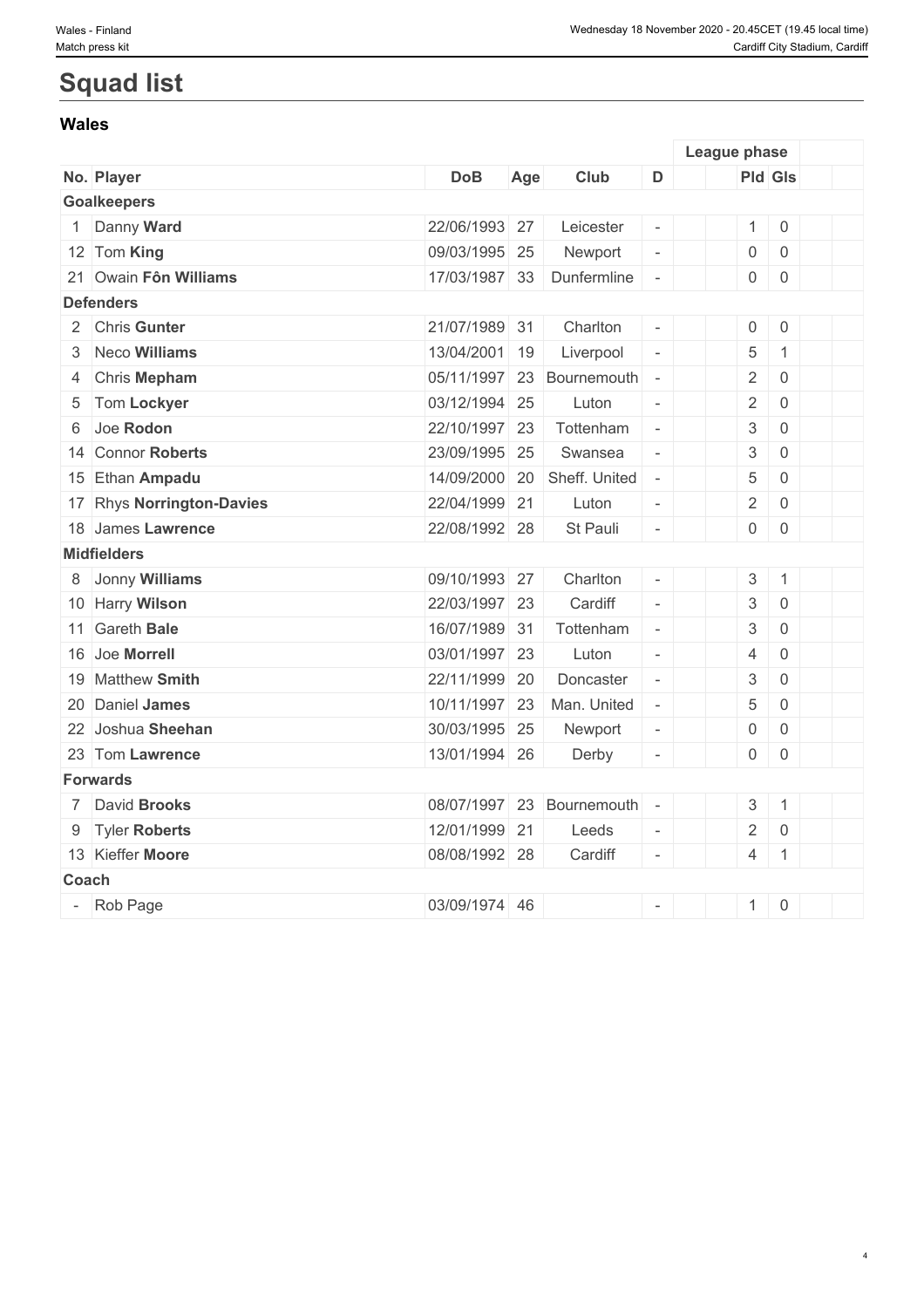#### **Finland**

|              |                         |               |     |                          |                          | League phase              |                     |  |
|--------------|-------------------------|---------------|-----|--------------------------|--------------------------|---------------------------|---------------------|--|
|              | No. Player              | <b>DoB</b>    | Age | Club                     | D                        | <b>Pld Gls</b>            |                     |  |
|              | <b>Goalkeepers</b>      |               |     |                          |                          |                           |                     |  |
|              | 1 Lukas Hradecky        | 24/11/1989 30 |     | Leverkusen               | $\overline{\phantom{a}}$ | 5                         | $\mathbf 0$         |  |
|              | 12 Jesse Joronen        | 21/03/1993 27 |     | <b>Brescia</b>           | $\overline{\phantom{a}}$ | $\overline{0}$            | $\overline{0}$      |  |
|              | 23 Anssi Jaakkola       | 13/03/1987 33 |     | <b>Bristol</b><br>Rovers |                          | $\mathsf{O}\xspace$       | $\mathbf 0$         |  |
|              | <b>Defenders</b>        |               |     |                          |                          |                           |                     |  |
|              | 2 Paulus Arajuuri       | 15/06/1988 32 |     | Pafos                    | $\overline{\phantom{a}}$ | $\mathsf 3$               | $\mathbf 0$         |  |
|              | 3 Albin Granlund        | 01/09/1989 31 |     | Örebro                   | $\omega$                 | $\mathbf{1}$              | $\mathbf 0$         |  |
| 5            | Juhani Ojala            | 19/06/1989 31 |     | <b>VB</b>                | $\overline{\phantom{a}}$ | $\overline{2}$            | $\mathbf 0$         |  |
|              | 15 Daniel O'Shaughnessy | 14/09/1994 26 |     | <b>HJK</b>               | $\overline{\phantom{a}}$ | $\overline{2}$            | $\overline{0}$      |  |
|              | 18 Jere Uronen          | 13/07/1994 26 |     | Genk                     | $\overline{\phantom{a}}$ | 5                         | $\mathbf 0$         |  |
|              | 22 Nicholas Hämäläinen  | 05/03/1997 23 |     | QPR                      | $\overline{\phantom{a}}$ | 1                         | $\overline{0}$      |  |
|              | <b>Midfielders</b>      |               |     |                          |                          |                           |                     |  |
|              | 4 Joona Toivio          | 10/03/1988 32 |     | Häcken                   |                          | $\mathfrak 3$             | $\mathbf 0$         |  |
| 6            | Glen Kamara             | 28/10/1995 25 |     | Rangers                  | $\overline{\phantom{a}}$ | 5                         | $\mathbf 0$         |  |
| 8            | Robin Lod               | 17/04/1993 27 |     | Minnesota                | $\overline{\phantom{a}}$ | $\mathbf{1}$              | $\mathbf{1}$        |  |
|              | 11 Rasmus Schüller      | 18/06/1991 29 |     | <b>HJK</b>               | $\overline{\phantom{a}}$ | $\overline{2}$            | $\mathbf 0$         |  |
|              | 13 Pyry Soiri           | 22/09/1994 26 |     | Esbjerg                  | $\overline{\phantom{a}}$ | $\overline{4}$            | $\overline{0}$      |  |
|              | 14 Onni Valakari        | 18/08/1999 21 |     | Pafos                    | $\overline{\phantom{a}}$ | $\mathbf 0$               | $\overline{0}$      |  |
|              | 16 Robert Taylor        | 21/10/1994 26 |     | <b>Brann</b>             | $\overline{\phantom{a}}$ | $\overline{4}$            | $\mathbf{1}$        |  |
|              | 17 Nikolai Alho         | 12/03/1993 27 |     | <b>HJK</b>               | $\overline{\phantom{a}}$ | $\ensuremath{\mathsf{3}}$ | $\mathbf 0$         |  |
|              | 19 Joni Kauko           | 12/07/1990 30 |     | Esbjerg                  | $\overline{\phantom{a}}$ | $\overline{2}$            | $\overline{0}$      |  |
|              | 21 Ilmari Niskanen      | 27/10/1997 23 |     | Ingolstadt               |                          | $\overline{4}$            | $\mathsf{O}\xspace$ |  |
|              | <b>Forwards</b>         |               |     |                          |                          |                           |                     |  |
|              | 7 Rasmus Karjalainen    | 04/04/1996 24 |     | Örebro                   |                          | $\overline{2}$            | $\,0\,$             |  |
|              | 9 Marcus Forss          | 18/06/1999 21 |     | <b>Brentford</b>         | $\equiv$                 | $\mathbf{1}$              | $\,0\,$             |  |
|              | 10 Teemu Pukki          | 29/03/1990 30 |     | Norwich                  | $\sim$                   | 5                         | $\mathbf{1}$        |  |
| <b>Coach</b> |                         |               |     |                          |                          |                           |                     |  |
|              | Markku Kanerva          | 24/05/1964 56 |     |                          |                          | $\overline{5}$            | $\,0\,$             |  |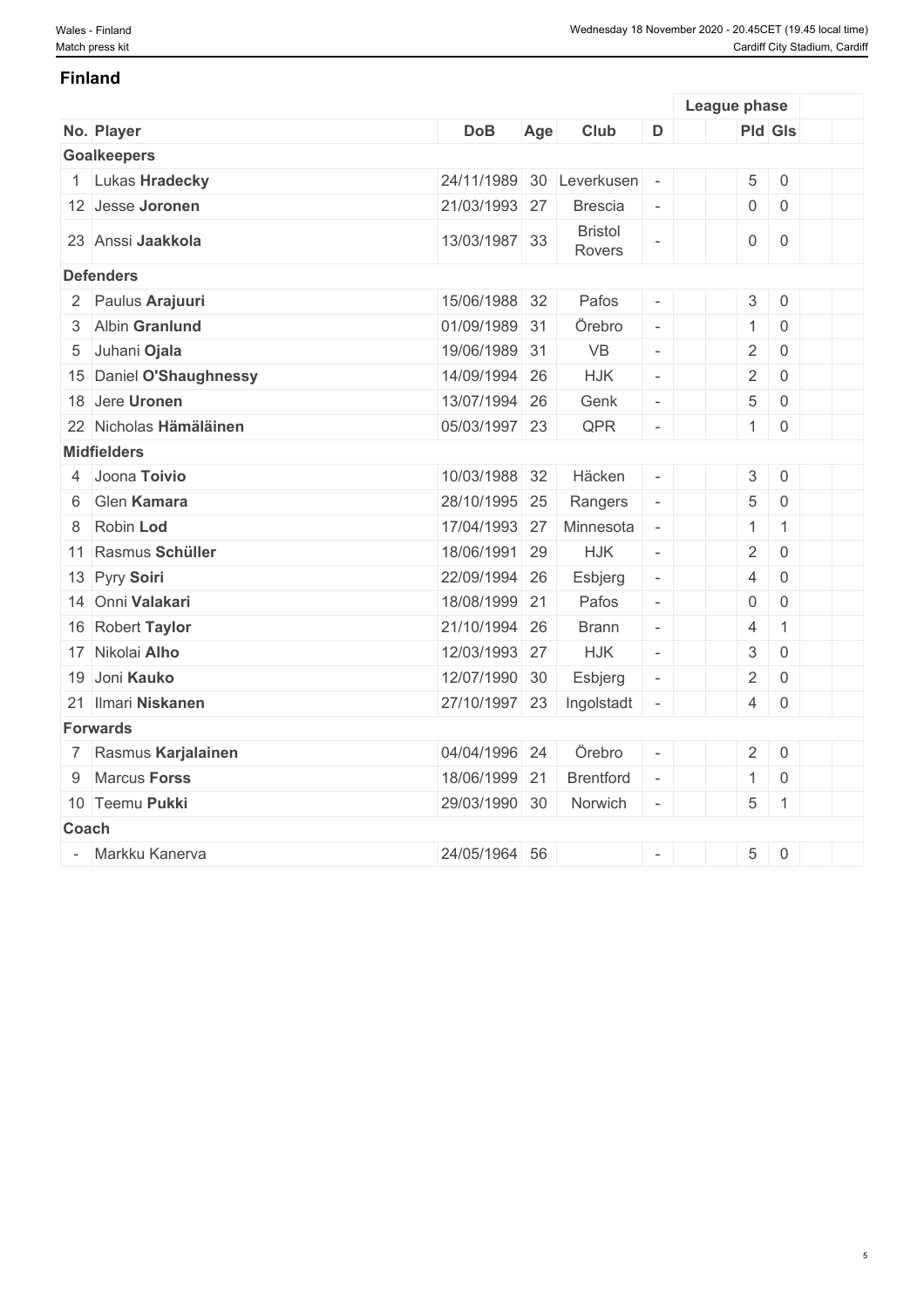# **Match officials**

| <b>Referee</b>               | Jesús Gil Manzano (ESP)                 |  |
|------------------------------|-----------------------------------------|--|
| <b>Assistant referees</b>    | Diego Barbero (ESP), Ángel Nevado (ESP) |  |
| <b>Fourth official</b>       | Juan Martínez Munuera (ESP)             |  |
| <b>UEFA Delegate</b>         | Marcin Stefanski (POL)                  |  |
| <b>UEFA Referee observer</b> | Neale Barry (ENG)                       |  |
|                              |                                         |  |

## **Referee**

| Name              | of birth<br>Date | <b>UEFA</b><br>∖ matches |
|-------------------|------------------|--------------------------|
| Jesús Gil Manzano | )4/02/1984       | ⇁◡                       |
|                   |                  |                          |

# **UEFA Nations League matches between the two teams**

No such matches refereed

# **Other matches involving teams from either of the two countries involved in this match**

| <b>Date</b> | <b>Competition</b> | <b>Stage</b><br>reached | <b>Home Away</b> |                 | <b>Result</b> | <b>Venue</b>    |
|-------------|--------------------|-------------------------|------------------|-----------------|---------------|-----------------|
| 24/03/2017  | <b>WC</b>          | QR                      |                  | Turkey Finland  | $2 - 0$       | Antalya         |
| 06/10/2017  | <b>WC</b>          | QR                      | Georgia Wales    |                 | $0 - 1$       | <b>T</b> bilisi |
| 15/10/2019  | <b>EURO</b>        | QR                      |                  | Finland Armenia | $3-0$         | $T$ urku        |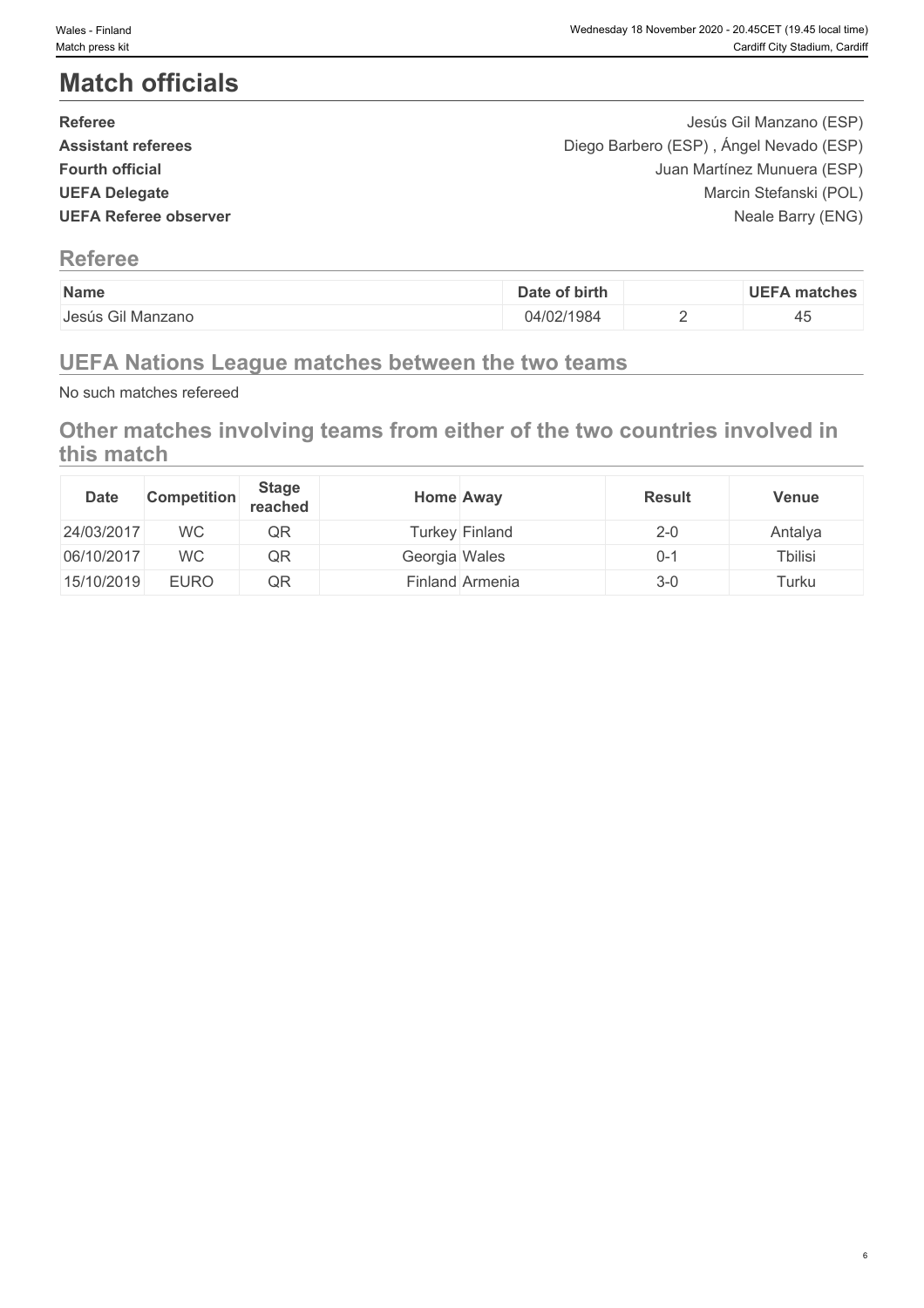# **Match-by-match lineups**

## **Wales**

### **UEFA Nations League - Group stage – final tournament**

#### **Group B4**

| Team                | Pid W D L GF GA Pts                                 |  |  |  |
|---------------------|-----------------------------------------------------|--|--|--|
| <b>Wales</b>        | $5 \mid 4 \mid 1 \mid 0 \mid 4 \mid 0 \mid 13 \mid$ |  |  |  |
| <b>Finland</b>      | $5$ 4 0 1 6 2 12                                    |  |  |  |
| Republic of Ireland | $5 \mid 0 \mid 2 \mid 3 \mid 1 \mid 4 \mid 2 \mid$  |  |  |  |
| Bulgaria            | 501142711                                           |  |  |  |

#### **Matchday 1** (03/09/2020)

#### **Finland 0-1 Wales**

**Goals:** 0-1 Moore 80

**Wales:** Hennessey, Davies, Levitt, J. Williams (60 N. Williams), Bale (46 Wilson), Moore, C. Roberts, Ampadu, Lockyer, Morrell, James (92 Cabango)

#### **Matchday 2** (06/09/2020)

#### **Wales 1-0 Bulgaria**

**Goals:** 1-0 N. Williams 90+4

**Wales:** Hennessey, Davies, Bale, Moore (61 Robson-Kanu), C. Roberts (65 N. Williams), Ampadu, Lockyer, Morrell, Smith, James, Brooks (76 J. Williams)

#### **Matchday 3** (11/10/2020)

#### **Republic of Ireland 0-0 Wales**

**Wales:** Hennessey, Davies, Rodon, Wilson (67 N. Williams), Ramsey, Moore, C. Roberts, Ampadu, Morrell, Smith (67 Levitt), James (75 Brooks)

#### **Matchday 4** (14/10/2020)

**Bulgaria 0-1 Wales Goals:** 0-1 J. Williams 85 **Wales:** Hennessey (79 Davies), N. Williams, Davies, Rodon, Wilson (72 J. Williams), T. Roberts, Mepham, Ampadu, Norrington-Davies, Smith (72 Levitt), James (54 Matondo)

#### **Matchday 5** (15/11/2020)

**Wales 1-0 Republic of Ireland Goals:** 1-0 Brooks 67 **Wales:** Ward, N. Williams, Davies, Rodon, Brooks (88 T. Roberts), Bale, Ampadu, Morrell, Norrington-Davies (62 Moore), James, Mepham

#### **Matchday 6** (18/11/2020)

Wales-Finland

### **Finland**

#### **UEFA Nations League - Group stage – final tournament**

#### **Matchday 1** (03/09/2020)

**Finland 0-1 Wales**

**Goals:** 0-1 Moore 80

**Finland:** Hradecky, D. O'Shaughnessy, Ojala, Väisänen, Kamara, Pukki, Niskanen (86 Soiri), Sparv (76 Lam), Uronen, Kauko (71 Jensen), Pohjanpalo

#### **Matchday 2** (06/09/2020)

**Republic of Ireland 0-1 Finland Goals:** 0-1 Jensen 64 **Finland:** Hradecky, D. O'Shaughnessy, Ojala, Väisänen, Kamara, Taylor, Pukki (91 Karjalainen), Sparv, Alho, Pohjanpalo (63 Jensen), Hämäläinen (79 Uronen)

#### **Matchday 3** (11/10/2020)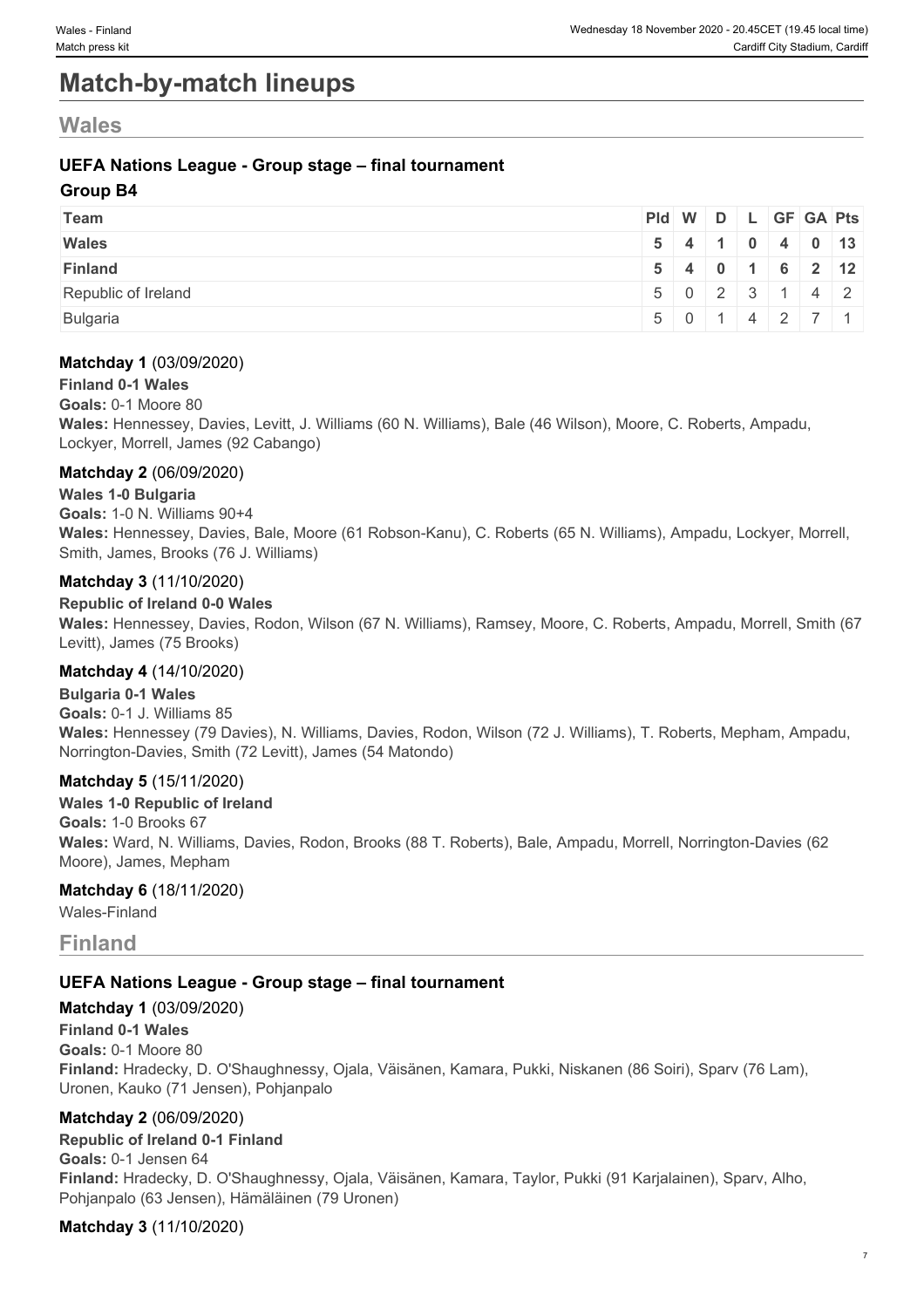#### **Finland 2-0 Bulgaria**

**Goals:** 1-0 Taylor 52, 2-0 Jensen 67 **Finland:** Hradecky, Arajuuri, Toivio, Kamara, Taylor (74 Soiri), Pukki (87 Karjalainen), Sparv, Uronen, Pohjanpalo (65 Jensen), Niskanen (87 Alho), Raitala

#### **Matchday 4** (14/10/2020)

**Finland 1-0 Republic of Ireland Goals:** 1-0 Jensen 66 **Finland:** Hradecky, Arajuuri, Granlund (86 Raitala), Toivio, Kamara (75 Schüller), Taylor, Jensen (86 Kauko), Pukki (81 Pohjanpalo), Soiri (46 Niskanen), Sparv, Uronen

#### **Matchday 5** (15/11/2020)

**Bulgaria 1-2 Finland Goals:** 0-1 Pukki 7, 0-2 Lod 45+1, 1-2 Iliev 68 (P) **Finland:** Hradecky, Arajuuri, Toivio, Kamara, Lod, Pukki (89 Niskanen), Sparv (68 Schüller), Taylor (68 Soiri), Alho, Uronen, Pohjanpalo (35 Forss)

#### **Matchday 6** (18/11/2020)

Wales-Finland